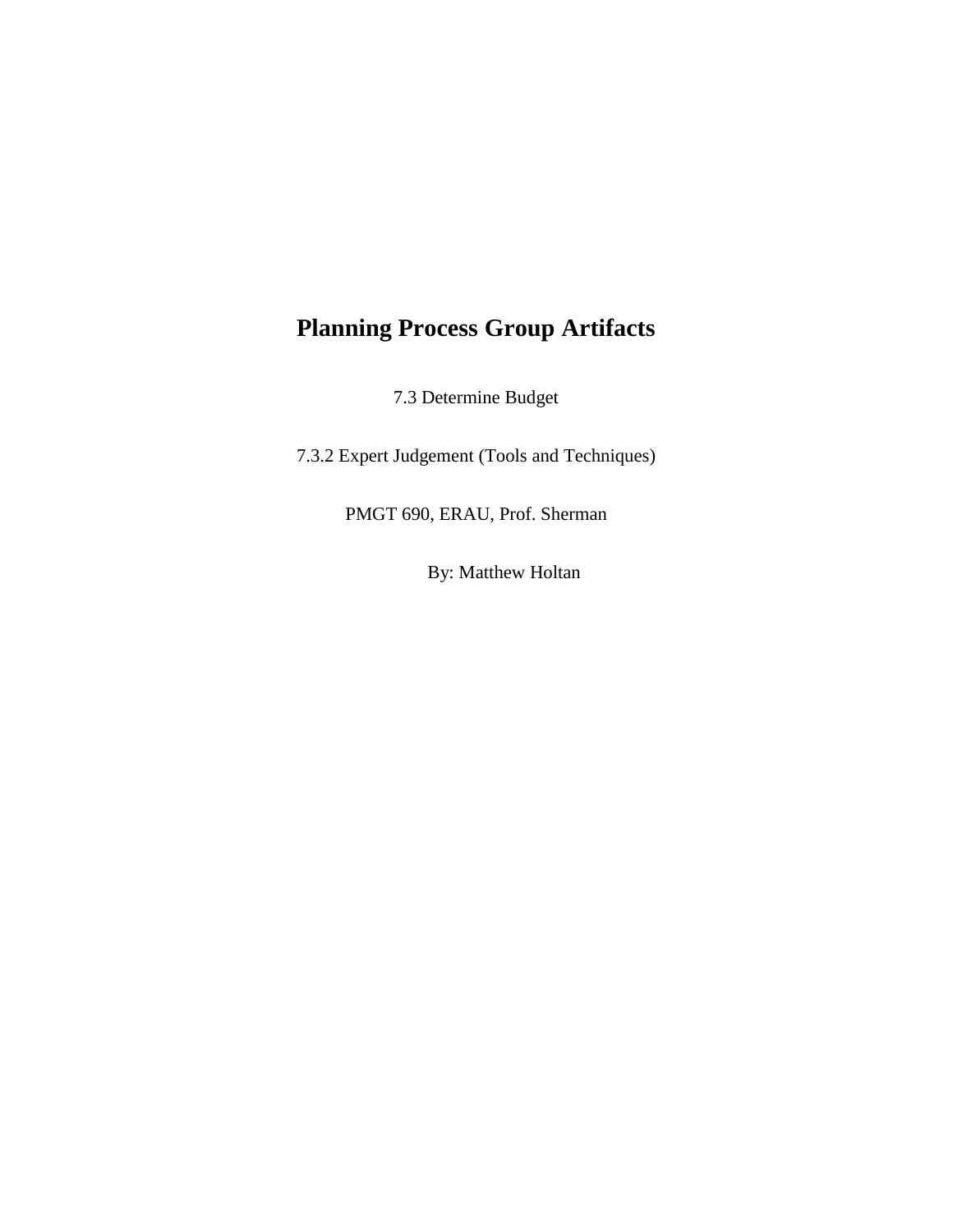7.3.2 Expert Judgement (Tools and Techniques): This was a cross talk assignment taken from PMGT 614. This artifact explained how estimating and controlling are used in my work environment. Such expertise maybe provided by any group or person with specialized training. Expert judgment is available through consultants, customers, industry groups, or subject matter experts.

## **4.4 Deliverable: PM Crosstalk-Estimating and Controlling**

Estimates are defined as the act of creating a quantitative assessment of the likely amount or outcome. Project estimating focuses on specifically the duration, costs, effort and resources of a particular project (PMI, 2010). These estimates require specific roles and follow a life cycle relating to the project as it evolves. Project managers need to focus on establishing good estimates throughout the life cycle and take into consideration variances that can arise.

Different estimating techniques are appropriate at different times of the project. In the beginning of the project, the planning phase, it is not as critical to be as accurate with costs, resources and schedules. There are a number of characteristics that provide for good estimating practice. The first is having a clear identification of the task. Project teams must have a description, certain assumptions and an idea of what performance is being done. Also major constraints should be identified as early as possible. Estimators should have access to a wide variety of valid data. These source should come from relevant sources such as historical data from similar projects and lessons learned. In the beginning of projects, with uncertainties relatively high, there should be funds set aside for the unknowns. Time should be allotted for establishing a standard work break down structure. The WBS ensures that no portion of the estimate is omitted, resulting in easier comparisons to similar project. As the project evolves, and more information becomes available